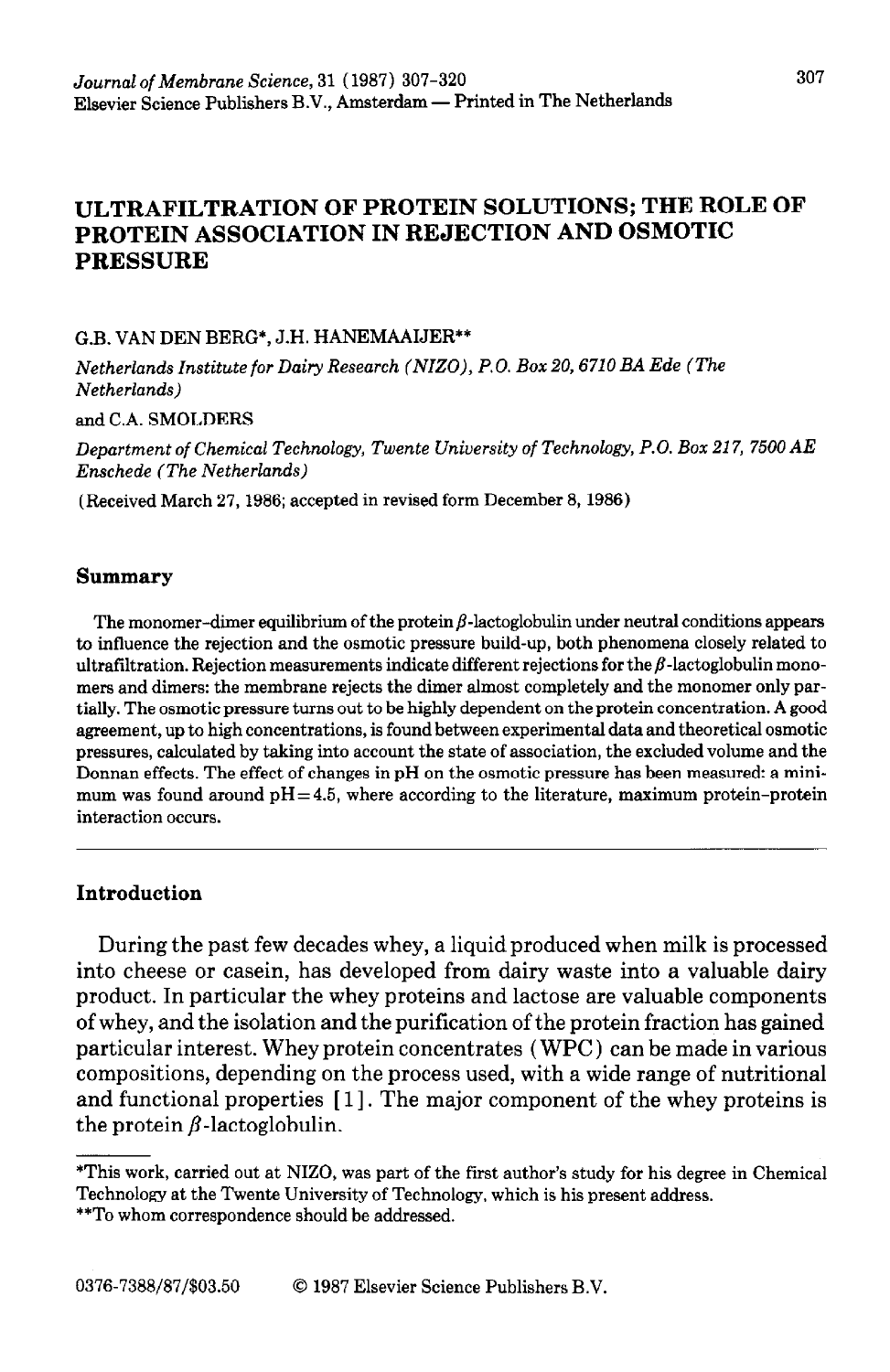One of the methods of processing whey is by ultrafiltration. An important aspect of ultrafiltration is the protein rejection, which is influenced by both membrane and solute characteristics. In the case of a solute such as  $\beta$ -lactoglobulin, which shows a concentration-dependent association, different rejections may be expected for the different states of association. Osmotic-pressure measurements may give information on the association equilibria of  $\beta$ -lactoglobulin under ultrafiltration conditions.

The osmotic pressure is also related to ultrafiltration in another way: in addition to solute adsorption, pore blocking etc., the permeate flux is limited by the difference in the osmotic value of the solutions on each side of the membrane. The osmotic pressure difference  $\Delta H$ , which is further increased by concentration polarization at the membrane surface, decreases the flux by decreasing the effectiveness of the applied trans-membrane pressure [2,3,4]. The objectives of this paper are:

- to present osmotic-pressure data, measured under actual ultrafiltration process conditions, for the associating protein  $\beta$ -lactoglobulin;
- to explain these data by considering protein association, excluded volume and Donnan effects; and
- to show the relation between protein association and rejection.

#### **Theory**

*1. The association of*  $\beta$ *-lactoglobulin [5]* 

Several genetic variant of the protein  $\beta$ -lactoglobulin exist, each with slightly different properties. Variants A and B are present in milk and whey obtained from Frisian cows. The protein tends to form oligomers, mostly dimers and some octamers, while other *n*-mers are present in negligible amounts. These oligomer formations seem to be the result of non-covalent bonds, which are probably based on hydrophobic interactions. Normally these interactions are maximal around the iso-electric point, which for  $\beta$ -lactoglobulin is at pH = 5.2. Both at lower and higher pH-values (until  $pH \approx 8$ , above which denaturation occurs) the state of association changes to form more monomers, fewer dimers and far fewer octamers.

This state of association of  $\beta$ -lactoglobulin has been the subject of extensive research  $[6-11]$ . Although the influence of several parameters such as pH, ionic environment, concentration and temperature has been investigated, no data were available for practical (ultrafiltration) use. Georges et al. [6] gave monomer-dimer equilibrium constants  $(K_{eq})$  for several combinations of pH and temperature, obtained from light-scattering measurements. For  $pH = 6.6$ and  $T=323$  K a value of  $K_{\text{eq}}$  ( $=(C_{\text{monomers}})^2/C_{\text{dimers}}$ ) can be obtained from their data by interpolation:  $K_{\rm eq}$  = 2.90 $\times$  10<sup>-5</sup> mol-l<sup>-1</sup>. Using this equilibrium constant the percentage of  $\beta$ -lactoglobulin dimers in solution can be calculated as a function of the total concentration. This dependence of the state of asso-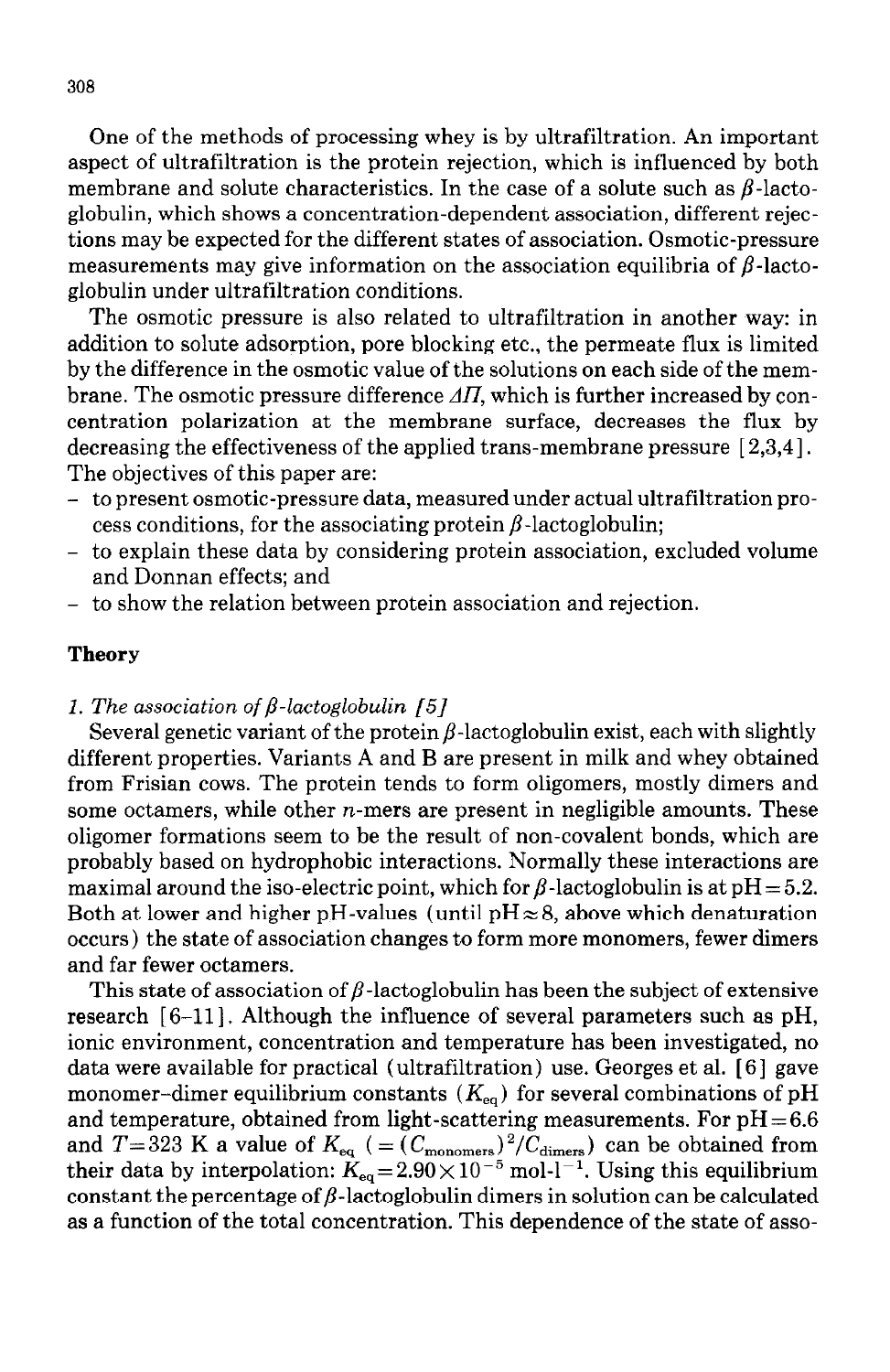#### TABLE<sub>1</sub>

| Genetic<br>variant | $\tau$<br>(K) | pH  | $K_{\rm eq}\!\times\!10^6$<br>(mod/l) | Technique        | Ref.               |
|--------------------|---------------|-----|---------------------------------------|------------------|--------------------|
| C                  | 293           | 2.5 | 95                                    | sedimentation    | [9]                |
| C                  | 293           | 4.7 | 0.52                                  | sedimentation    | [8]                |
| B                  | 293           | 2.6 | 160                                   | sedimentation    | [10]               |
| B                  | 293           | 2.7 | 51                                    | light scattering | $\lceil 11 \rceil$ |
| B                  | 293           | 7.0 | 5.6                                   | light scattering | [6]                |
| B                  | 313           | 7.0 | 30                                    | light scattering | [6]                |
| в                  | 333           | 7.0 | 129                                   | light scattering | [6]                |

Equilibrium constants for two genetic variants of  $\beta$ -lactoglobulin at different temperatures and pH (ionic strength  $I=0.1 N$ )

ciation of  $\beta$ -lactoglobulin on the solute concentration will be used in the equations below.

The state of association of  $\beta$ -lactoglobulin appears to depend not only on concentration but also on temperature and pH. In Table 1 the association equilibrium constants for  $\beta$ -lactoglobulin B and C are given, as found by several investigators. They are summarized as a function of temperature, pH and method of determining the equilibrium constant. The ionic strength  $I$  is 0.1  $N$ in all cases.

In Fig. 1 the dependence of the fraction of dimers of  $\beta$ -lactoglobulin B on temperature and concentration is given. The fraction of dimers clearly declines with increasing temperature.

To compare the monomer-dimer equilibrium of the B and the C variant at the same pH, equilibrium constants of several investigators were used, each using different measuring techniques. Though the data do not match exactly. the calculated fraction of dimers seems to be roughly the same (curves a, b and c in Fig. 2). Also, the method of determining the equilibrium constant seems of little importance.

In Fig. 2 the fraction of dimers of the two variants of  $\beta$ -lactoglobulin (B and C) is also given as a function of pH and concentration at 293 K and  $I=0.1 N$ , making use of the listed  $K_{eq}$  values. To illustrate solely the monomer-dimer equilibrium at different pH-values,  $\beta$ -lactoglobulin C was used at the iso-electric point, because the C variant is the only variant which is unable to form oligomers larger than dimers, such as octamers, at pH-values around the isoelectric point  $\lceil 5 \rceil$ . Now the fraction of dimers increases with increasing pH, when going from  $pH = 2.6$  to  $pH = 4.7$ , and decreases again when the  $pH$ increases further to  $pH = 7.0$ . This corresponds with the decreasing charge of  $\beta$ -lactoglobulin when changing the pH from 2.6 to about 5 and increasing charge at higher pH values [12].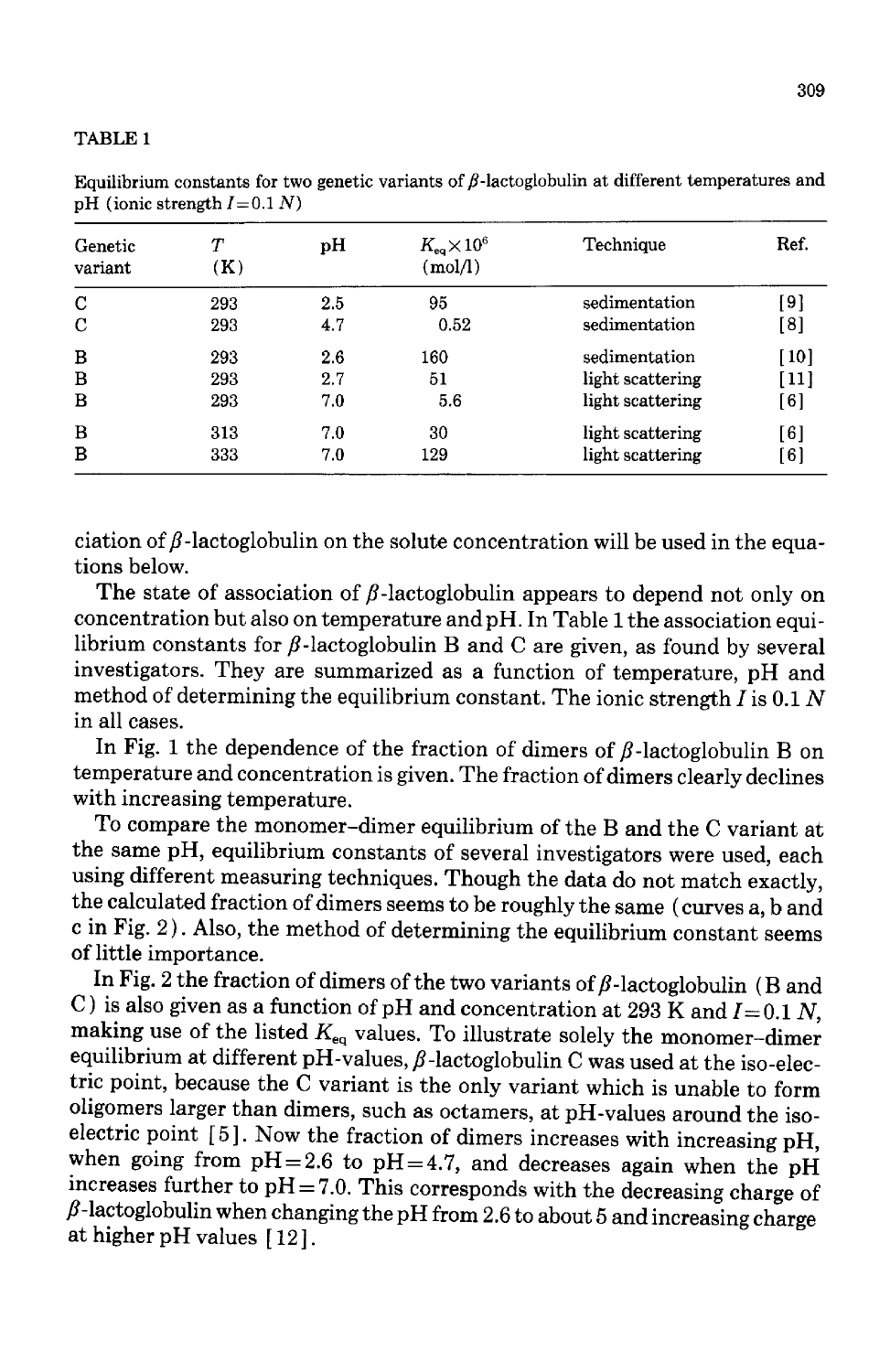

Fig. 1. The fraction of dimers of  $\beta$ -lactoglobulin B as a function of temperature and concentration  $(pH=7.0$  and  $I=0.1 N)$ .

## *2. Rejection in ultrafiltration*

The rejection of a solute in protein ultrafiltration, at constant pressure, is known to be dependent on membrane type (pore size and pore distribution),



Fig. 2. The fraction of dimers of  $\beta$ -lactoglobulin B and C as a function of pH and concentration  $(T= 293$  K and  $I=0.1$  N). Equilibrium constants from literature (see Table 1).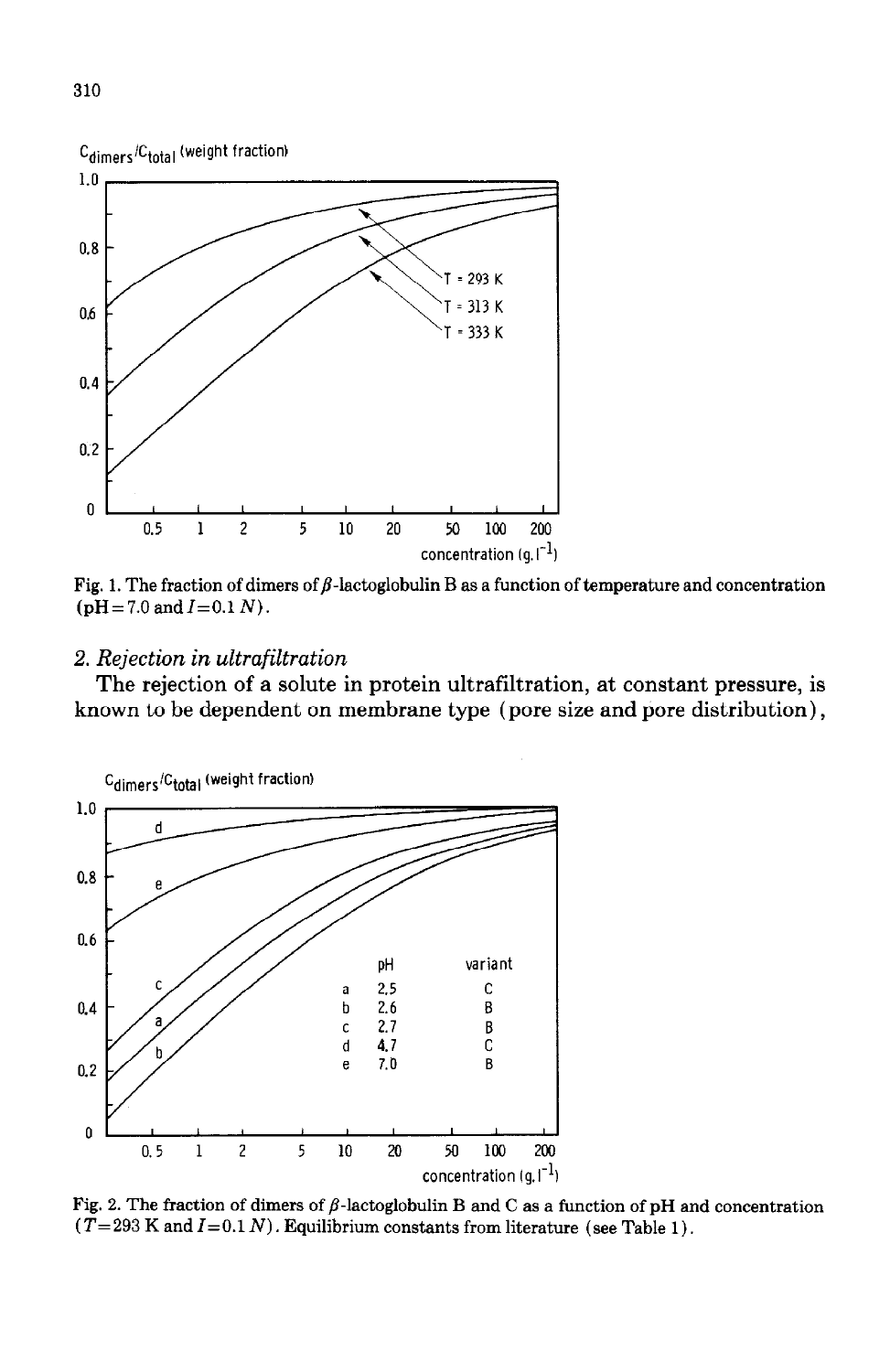on solute adsorption [ 131 and the presence of a concentration polarization and gel layer [ 141.

The rejection as observed in an experiment is defined as:

$$
R=1-(C_{\rm p}/C_{\rm c})\tag{1}
$$

where  $C_{\rm p}$  is the concentration of the permeate  $({\rm g\text{-}l^{-1}})$  and  $C_{\rm c}$  is the concentra tion of the (bulk) concentrate  $(g-l^{-1})$ . In fact, the true rejection should be calculated from the concentration at the membrane interface, which is much higher than the bulk concentration because of concentration polarization. This interfacial concentration cannot be measured directly. The state of association of  $\beta$ -lactoglobulin will add one more variable to the set of parameters which determine the overall rejection value *R,* because protein association can be expected to increase the protein rejection.

#### 3. *Osmotic pressure*

Several relations have been proposed to describe the osmotic pressure of macromolecular solutions at different concentrations [ 4,15,16]. The basic thermodynamic equation for non-ideal solutions is (e.g. Ref. [ 171) :

$$
\pi = \frac{RT}{M}(C + B_2C^2 + B_3C^3 + ....)
$$
 (Pa) (2)

in which the virial coefficients  $B_2$  (l-g<sup>-1</sup>) and  $B_3$  (l<sup>2</sup>-g<sup>-2</sup>) can be calculated as a function of several parameters, such as the excluded volume, the hydration and the Donnan effects.

In this work we shall calculate the osmotic pressure to a certain extent like Vilker et al. [ 181 have proposed: the osmotic pressure is calculated taking into account the ideal Donnan effects (the first term in eqn. 3) and the excluded volume (the second term in eqn. 3 ) :

$$
\pi = 10^3 RT \left[ 2\sqrt{(ZC/2M)^2 + I^2} - 2I \right] + \frac{RT}{M} (C + B_2{}^{ev}C^2 + B_3{}^{ev}C^3)
$$
 (3)

where  $Z$  is the net charge of the proteins and  $I$  is the ionic strength of the protein solution. To calculate the Donnan-effect term we shall use  $Z = -12$ and  $M=35,500$ , as found by Basch and Timasheff [12] at pH = 6.6. The value of  $Z = -12$  is an average for  $\beta$ -lactoglobulin A and B. The Donnan effects will, of course, be calculated by using the total protein concentration.

The excluded volume-based virial coefficients  $B_2^{\text{ev}}$  and  $B_3^{\text{ev}}$  will be calculated as functions of the molecular volume  $v_m$  (m<sup>3</sup>) and the shape-dependent parameters  $R_1$  (m) and  $S_1$  (m<sup>3</sup>) [19]:

$$
B_2^{\text{ev}} = (v_m + R_1 S_1)(10^3 \, N_{\text{av}}/M) \tag{4}
$$

$$
B_3^{\text{ev}} = \left[ (v_{\text{m}})^2 + 2 R_1 S_1 v_{\text{m}} + \frac{1}{3} (R_1 S_1)^2 \right] (10^3 \ N_{\text{av}} / M)^2 \tag{5}
$$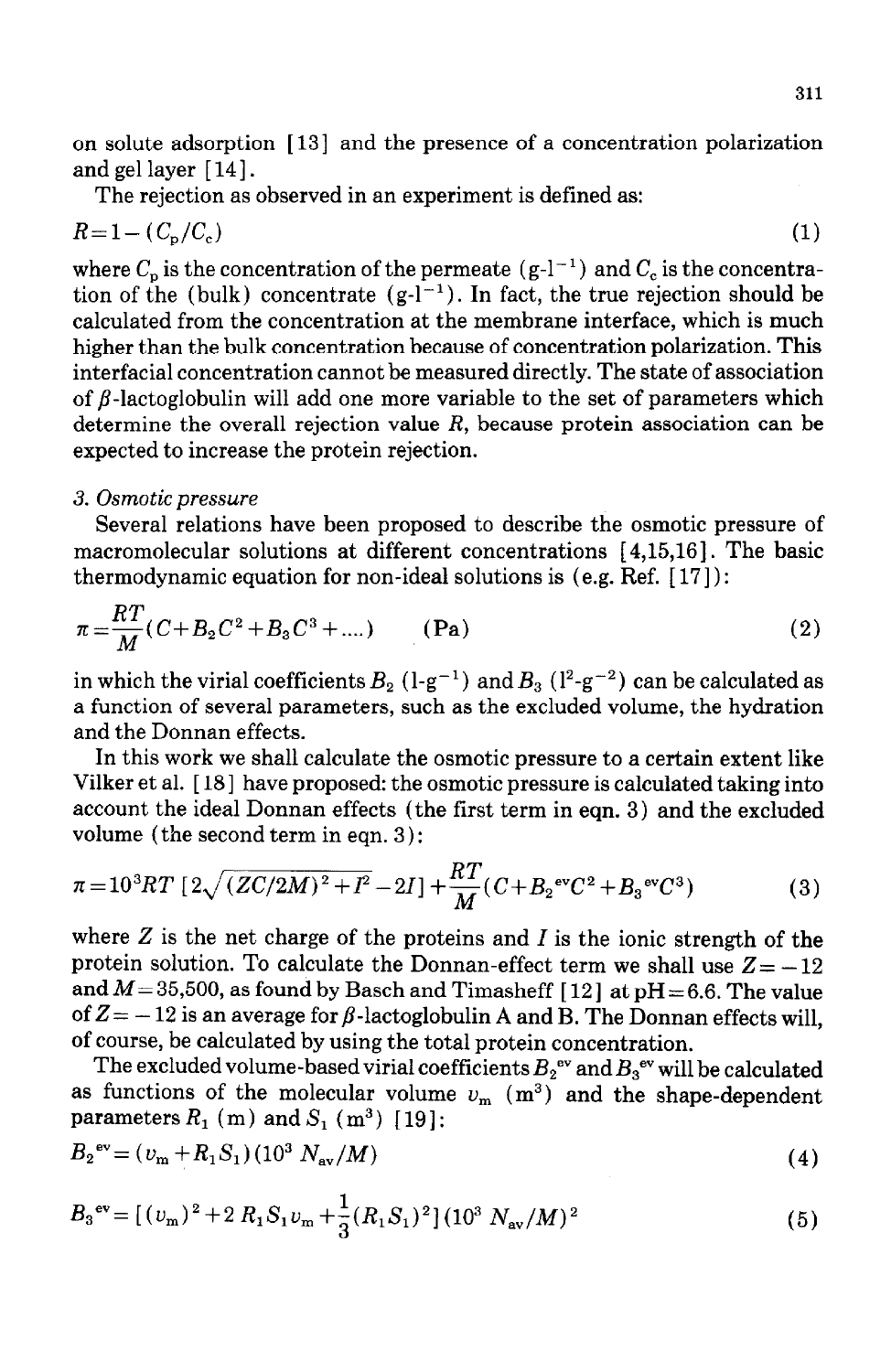#### TABLE 2

| For spheres |                     | For cylinders  |  |  |  |
|-------------|---------------------|----------------|--|--|--|
| $v_m$       | $rac{4}{3} \pi r^3$ | $\pi r^2l$     |  |  |  |
| $R_{1}$     |                     | $(l + r)/4$    |  |  |  |
| $S_1$       | $4 \pi r^2$         | $2 \pi r(l+r)$ |  |  |  |

Shape-dependent parameter equations used to determine the virial coefficients  $B_2^{\text{ev}}$  and  $B_3^{\text{ev}}$ 

where  $N_{av}$  is Avogadro's number.

To calculate  $v_m$ ,  $R_1$  and  $S_1$  we have made use of the fact that the  $\beta$ -lactoglobulin monomer is a globular protein, while dimeric  $\beta$ -lactoglobulin is rod-like [15]. For the monomer  $r = 1.8$  nm is used and for the cylindrical dimer  $r = 1.8$ nm and  $l = 7.2$  nm [5]. Table 2 shows the equations necessary to calculate the viral coefficients. Based on eqn. (3),  $\pi_{(total)}$  can be calculated according to

$$
\pi_{\text{(total)}} = \pi^{\text{ev}}_{\text{(monomers)}} + \pi^{\text{ev}}_{\text{(dimers)}} + \pi_{\text{D(mixture)}} \quad (\text{Pa})
$$
 (6)

where  $\pi^{\mathrm{ev}}_{\phantom{\mathrm{ev}}(\mathrm{monomers})}$  and  $\pi^{\mathrm{ev}}_{\phantom{\mathrm{ev}}(\mathrm{dimers})}$  are the excluded volume terms of the osmotic pressure of the monomers and the dimers, respectively, and  $\pi_{\text{D}}$  is the Donnaneffect term on the osmotic pressure using the total concentration of the mixture.

# 4. *Determination of the state of association by reduced osmotic-pressure measurements*

The reduced osmotic pressure  $(\pi/C)$  can give more information about the state of association of  $\beta$ -lactoglobulin. When the reduced osmotic pressure  $(\pi/C)$  is plotted versus the concentration, according to Van't Hoff's law, the molecular weight *M* can be determined by extrapolating  $\pi/C$  to  $C=0$  (i.e., when an ideal situation is approached), then:

$$
\pi/C \lim_{C \to 0} = RT/M \qquad (\text{Pa-l-}g^{-1}) \tag{7}
$$

Or reversed, when the molecular weight is known, the state of association of  $\beta$ -lactoglobulin can be deduced. For  $\beta$ -lactoglobulin:  $\pi/C=146.7$  Pa-l-g<sup>-1</sup> for monomers with  $M = 18,300$  and  $\pi/C = 73.3$  Pa-l-g<sup>-1</sup> for dimers with  $M = 36,600$ .

The value for the reduced osmotic pressure of a mixture of monomeric and dimeric protein molecules can easily be derived, knowing the contributions of both the monomers and the dimers and the Donnan effects for the entire mixture:

$$
(\pi/C)_{\text{mixture}} = \frac{(\pi^{\text{ev}}(\text{monomers}) + \pi^{\text{ev}}(\text{dimers}) + \pi_{\text{D}})}{C_{\text{monomers}} + C_{\text{dimers}}} \qquad \text{(Pa-l-g^{-1})}
$$
(8)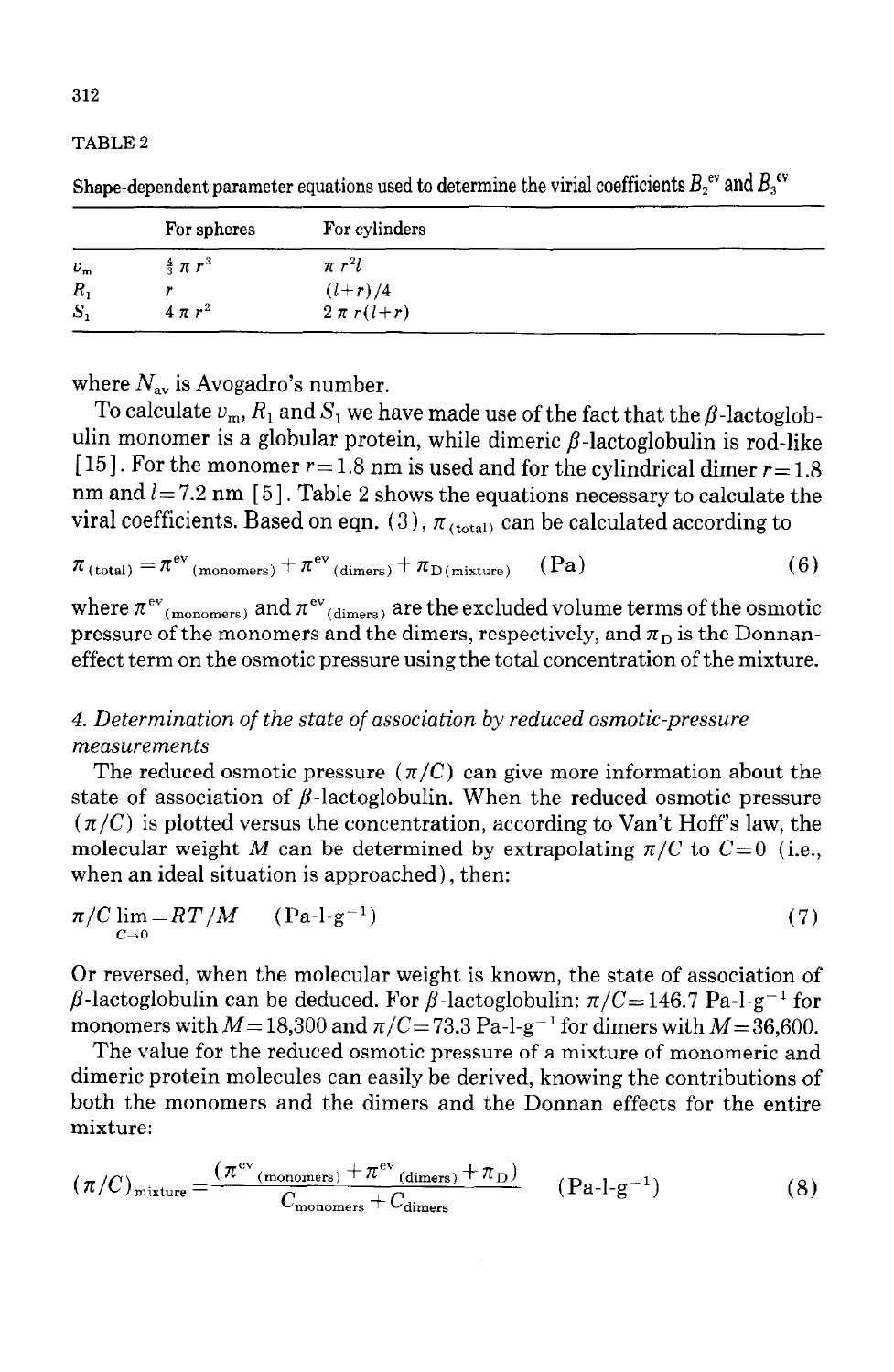## Materials and methods

### $1. \beta$ -lactoglobulin

The  $\beta$ -lactoglobulin was isolated at NIZO from casein whey. After desalting, clarification  $\lceil 20 \rceil$ , ultra- and diafiltration, the whey protein mixture was fractionated on a Pharmacia Stack KS370/15 pilot-plant column, using DEAE Sepharose Fast Flow anion exchanger. The pure fractions were concentrated by-ultrafiltration and freeze-dried.

Protein solutions were made by dissolving the  $\beta$ -lactoglobulin in a Jenness and Koops buffer  $(I= 0.1 N)$  of the desired pH [21]. Adjustments were made by adding 0.1 N HCl or 0.1 N NaOH to the solutions.

The water used was distilled and pre-filtered using a reverse-osmosis membrane module ( Nitto NTR 7250).

### 2. *Osmotic* pressure *measurements*

The osmotic pressure as a function of concentration and solution pH was determined using a high-pressure osmometer [22], thermostatted at  $50.0 \pm 0.5$  °C. This osmometer is capable of measuring osmotic pressures larger than 0.5 kPa.

Both Abcor HFK-131 membranes ( $M_{\rm w}$  cut-off 5000, rejection 99.9+% for  $\beta$ -lactoglobulin) and Amicon Diaflo UM-30 membranes ( $M_{\rm w}$  cut-off 30,000 with 99 + % rejection for  $\beta$ -lactoglobulin) were used in the osmometer. In order to obtain information on the influence of pH, osmotic pressure measurements were performed at 323 K with solutions at various pH and concentrations of  $100 g-l^{-1}$ .

## 3. *Rejection measurements and ultrafiltration experiments*

The ultrafiltration experiments were performed with an Amicon TCF-1OA thin channel cell. The experimental conditions were:  $T=323$  K,  $AP=150$  kPa and tangential flow velocity  $v = 1.63$  m-sec<sup>-1</sup>. The membrane used was a Rhone Poulenc Iris 3038 membrane  $(M_w \text{ cut-off } 30,000)$ .

## *4. Analytical procedures*

The concentration of the  $\beta$ -lactoglobulin solutions, used for the osmoticpressure experiments, was determined chemically by the Kjeldahl method [ 231. As a control the  $\beta$ -lactoglobulin concentration of the solution at the solvent side of the osmometer was also determined.

To determine the concentration during ultrafiltration of both the concentrate and the permeate (very low concentrations), and also to control the purity of the protein, high-performance gel permeation chromatography (HP-GPC) was used. The column used was a Dupont GF250 column, the detection wavelength was 280 nm and the buffer: 0.1 mol- $l^{-1}$  potassium phosphate/0.15 mol- $1^{-1}$  sodium phosphate at pH = 6.0; the flow rate was 1.0 ml-min<sup>-1</sup>.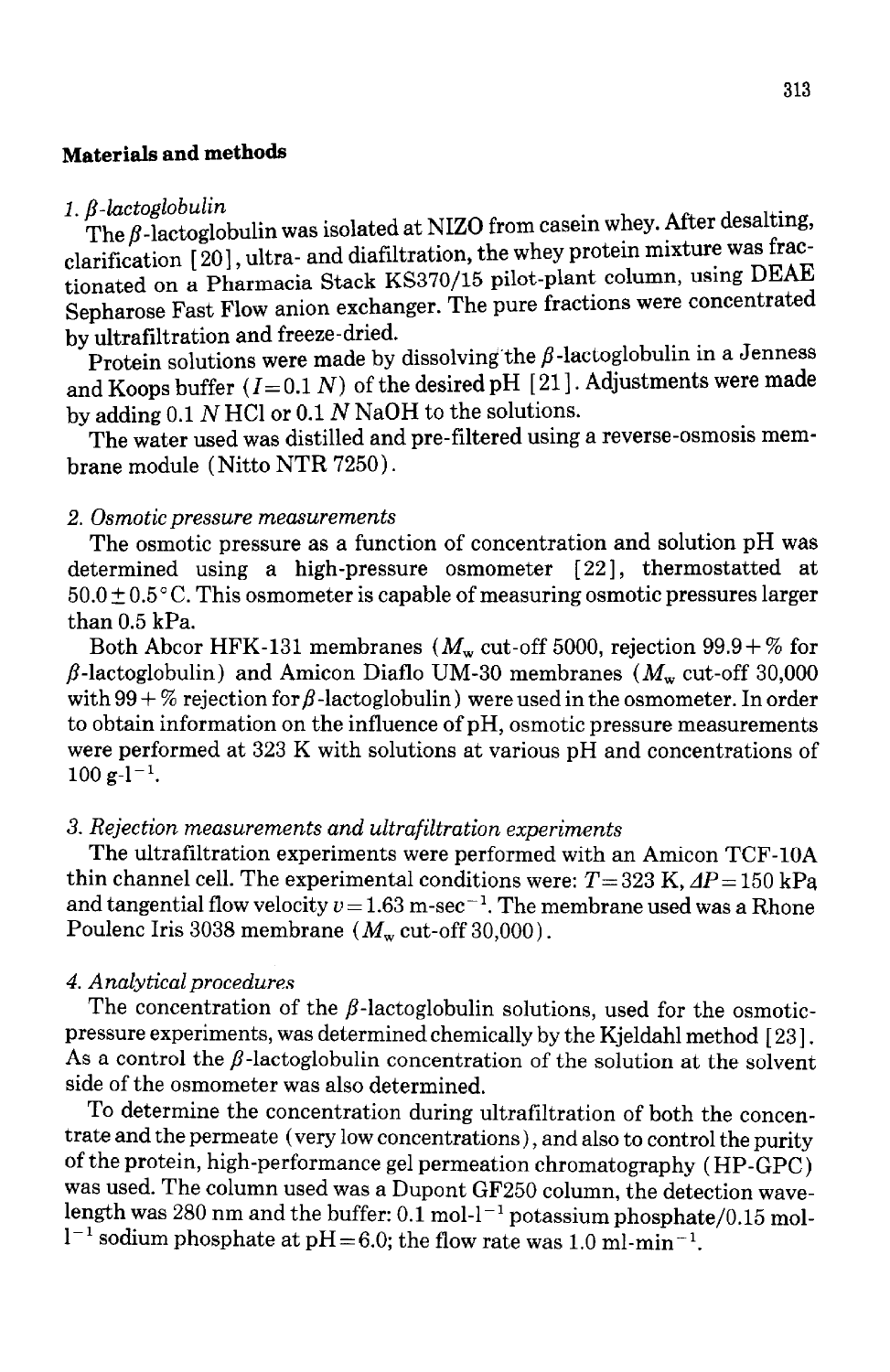

Fig. 3. Solid curve: rejection of  $\beta$ -lactoglobulin as a function of feed concentration (Iris 3038 membrane,  $pH = 6.6$ ,  $T = 323$  K and  $I = 0.1$  N). Dashed curve: fraction of dimers at the same **conditions.** 

#### Results and discussion

#### *1. Rejection*

*From* **seven** independent, batch-wise performed ultrafiltration experiments a number of rejection data were gathered at different degrees of concentration. Each experiment was performed with a new Iris 3038 membrane. This resulted in the rejection as a function of the concentration as plotted in Fig. 3. Because all data points are situated on one curve, even though starting concentrations ranging from 0.1 to 4.0 g- $l^{-1}$  were used, it can be concluded that any shifts in association equilibria do not influence the rejection significantly. For comparison the fraction of dimers at the experimental conditions (using  $K_{\rm eq} = 2.90 \times 10^{-5}$  mol-l<sup>-1</sup>) is given by the dashed line.

The rejection increases clearly with the protein concentration of the retentate. This may also be predicted from the increasing fraction of dimers, resulting from the monomer-dimer equilibrium of  $\beta$ -lactoglobulin. The rejection of the dimers will be higher than the rejection of the smaller monomers, so the total rejection will increase. Though knowing the quantities of monomers and dimers and the total rejection, the exact rejection of both the monomers and the dimers cannot be calculated yet. The explanation must probably be found in additional phenomena which play a role in protein rejection during ultrafiltration: partitioning of solute in the pore entrance area, solute adsorption, pore blocking and eventually the formation of a gel layer. These phenomena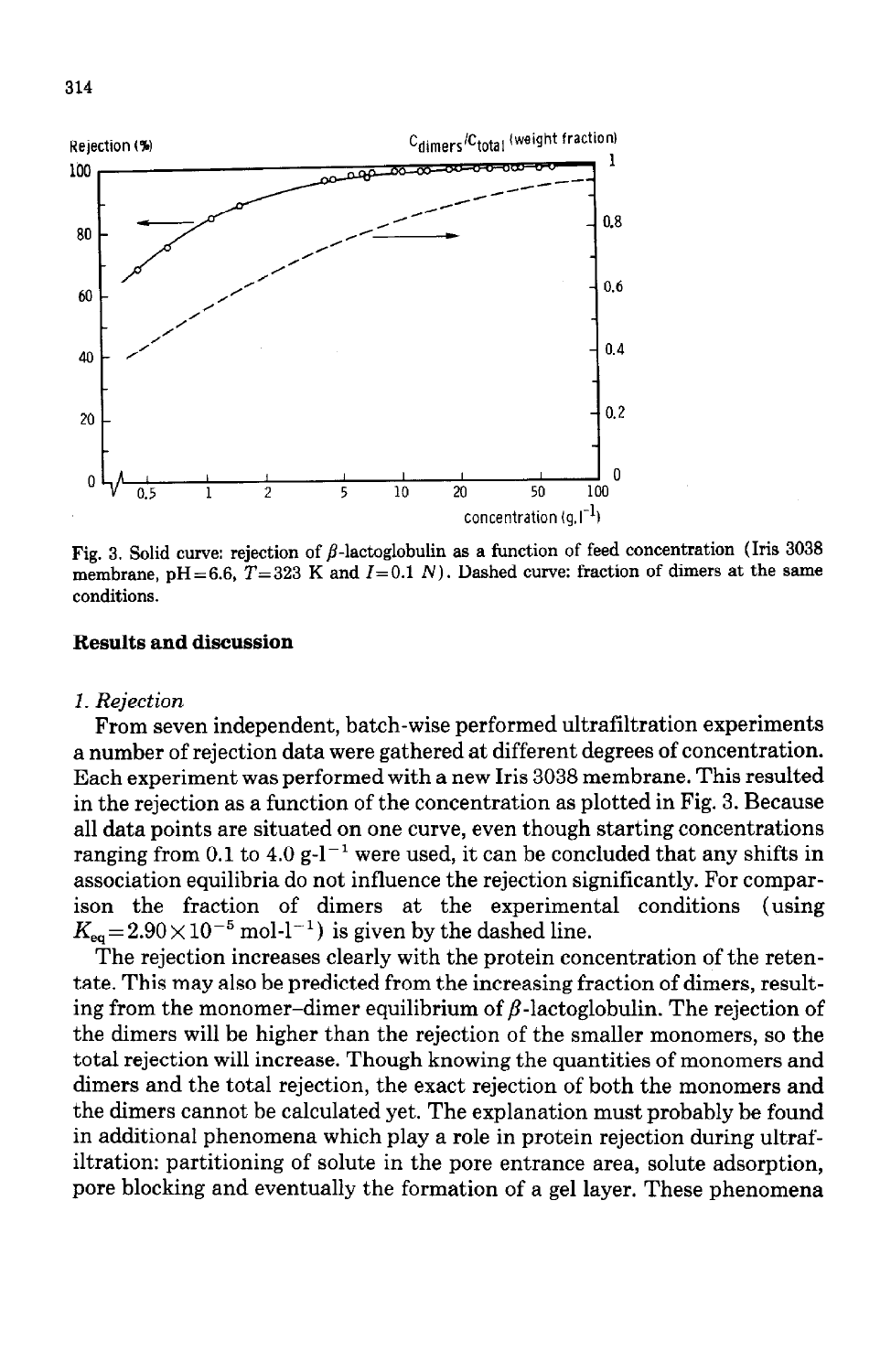osmotic pressure IkPal



Fig. 4. The osmotic pressure of  $\beta$ -lactoglobulin as a function of concentration (pH = 6.6,  $T=323$ )  $K$  and  $I=0.1$   $N$ ). Solid curve: measured osmotic pressures (eqn. 10); the membranes used were **I:) A;;icon Diaflo UM 30 and (** l **) Abcor HFK131. Dashed curve: calculated osmotic pressures**   $(\text{eon. } 3)$ .

are functions of time, protein concentration and the membrane characteristics, which are quite complex altogether and have not been exactly under control until now.

When, at the start of an experiment and at very low concentrations, the rejection is measured, it appears that this rejection is higher than could be expected from rejection of dimers only. At this point the above-mentioned additional phenomena will be of minor influence, so that the rejection of monomers will be higher than zero. For instance a rejection of ca. 50% for monomers and 100% for dimers at initial conditions (low concentrations, no proteins adsorbing or pore blocking) can explain the initial overall rejection quite well. At higher concentrations the rejection then increases as a result of the phenomena mentioned above.

#### 2. The *osmotic pressure of*  $\beta$ *-lactoglobulin*

Results of osmotic-pressure measurements using both the HFK **131** membrane and the UM 30 membrane are reported in Fig. 4. The small permeability for  $\beta$ -lactoglobulin when using the UM 30 membrane did not seem to effect the measurements. The maximum concentration at the "pure-solvent" side was  $0.5$  g-l<sup>-1</sup> which results in a (very small) osmotic pressure of about 40 Pa.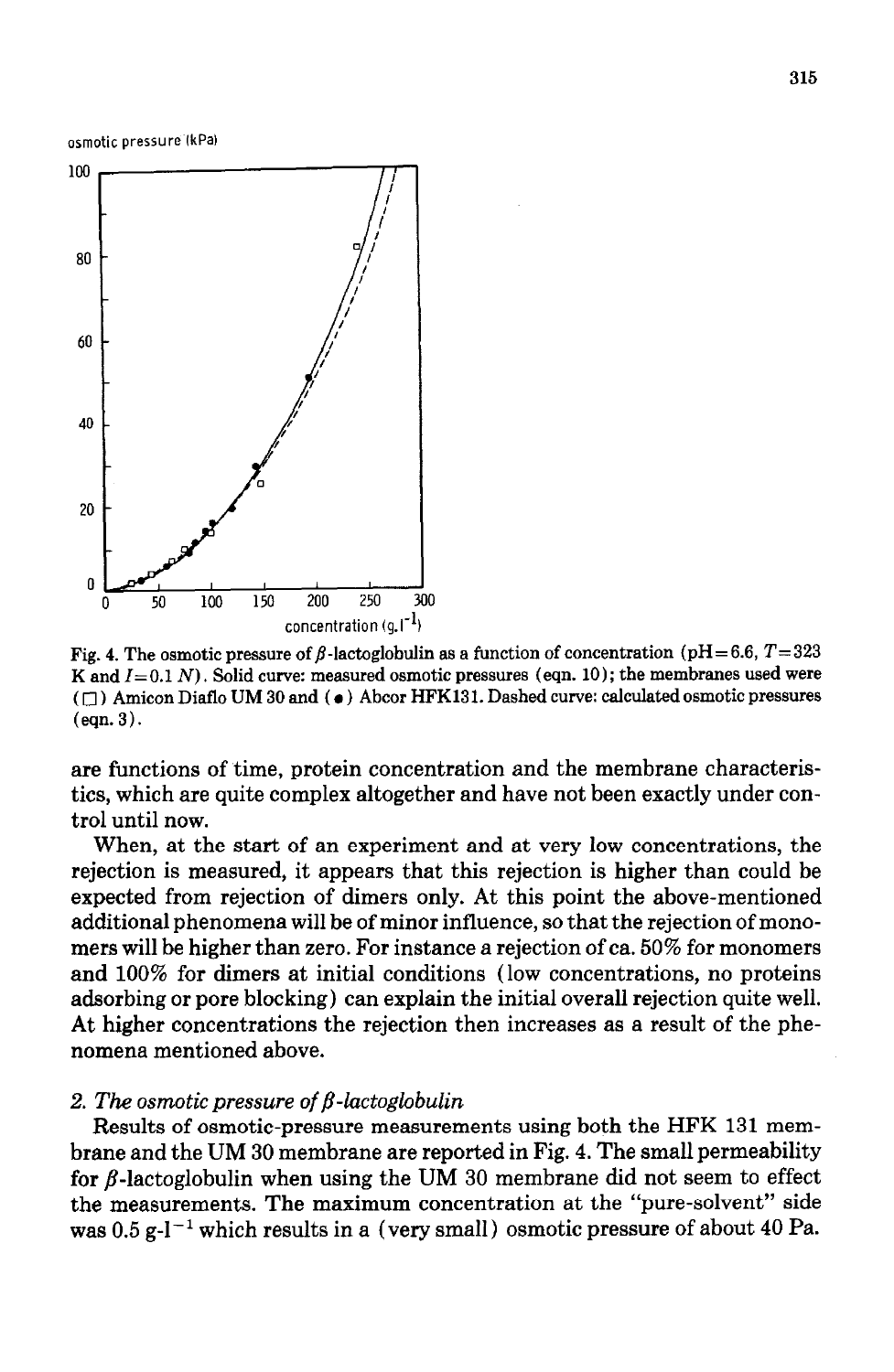Curve fitting of the data by a non-linear least-squares method resulted in:

$$
\pi = 79.4C + 0.419C^2 + 0.0025C^3 \qquad (\text{Pa})
$$
 (10)

where C is in  $g-l^{-1}$ . Though there is a small difference between the experimental osmotic pressures (the drawn curve in Fig. 4) and theoretical values based on the theoretical model (the dashed curve in Fig.  $4$ ), we think the agreement is remarkable. Thus, using simple theoretical equations, the osmotic pressure can be predicted rather accurately, even at higher concentrations. At high concentrations, such as appear at the membrane during ultrafiltration, the osmotic pressure can reach rather high values, e.g.  $\pi \approx 85$  kPa at 250 g-l<sup>-1</sup> and  $\pi \approx 260$  $kPa$  at 400 g- $l^{-1}$ . According to the osmotic pressure model these osmotic pressures will reduce the driving force  $(AP - \Delta \pi)$  considerably, resulting in much lower product fluxes.

## 3. The state of association of  $\beta$ -lactoglobulin

In Fig. 5 the reduced osmotic pressure is plotted against the concentration. The drawn line is derived from the curve-fit equation (eqn.  $10$ ). Extrapolation to  $C=0$  yields a value of 79.4 Pa-l-g<sup>-1</sup>. This value approaches the value of 73.3  $Pa-I-g^{-1}$  for dimers quite well, so that from these osmotic-pressure measurements it can be concluded that  $\beta$ -lactoglobulin, at the concentrations used, mainly consists of dimers.

Because osmotic pressures were measured only of solutions with moderately high to very high concentrations, this conclusion corresponds with the calculations made before. From data on the equilibrium constant it was shown that at low concentrations the  $\beta$ -lactoglobulin mainly consists of monomers. This seems to contradict the experiments, where  $\beta$ -lactoglobulin seems to consists only of dimers, and therefore the theoretical reduced osmotic pressures were also calculated using eqn. (8). The result is the dashed curve in Fig. 5. Starting from the value of  $\pi/C= 146.7$  Pa-l-g<sup>-1</sup> for monomers, according to Van't Hoff's law, the reduced osmotic pressure decreases rapidly, reaches a minimum at a rather low protein concentration and increases again.

### *4. The influence of pH on the osmotic pressure*

In Fig. 6 a comparison is given of the osmotic pressure, measured at various pH values, with the expected osmotic pressure at  $pH=6.6$ . A minimum was found around  $pH = 4.5$ . It should be noticed that this region is not the locus of the  $\beta$ -lactoglobulin iso-electric point, which is at 5.2. However, this minimum corresponds with the minimum ( $pH = 4.40-4.65$ ) in free enthalpy of the association reaction, derived from sedimentation and light-scattering experiments [7,24], resulting in maximal protein-protein interactions in this region.

At both lower and higher pH the osmotic pressure increases quite symmetrically around  $pH = 4.5$ , suggesting a relation with the degree of protein asso-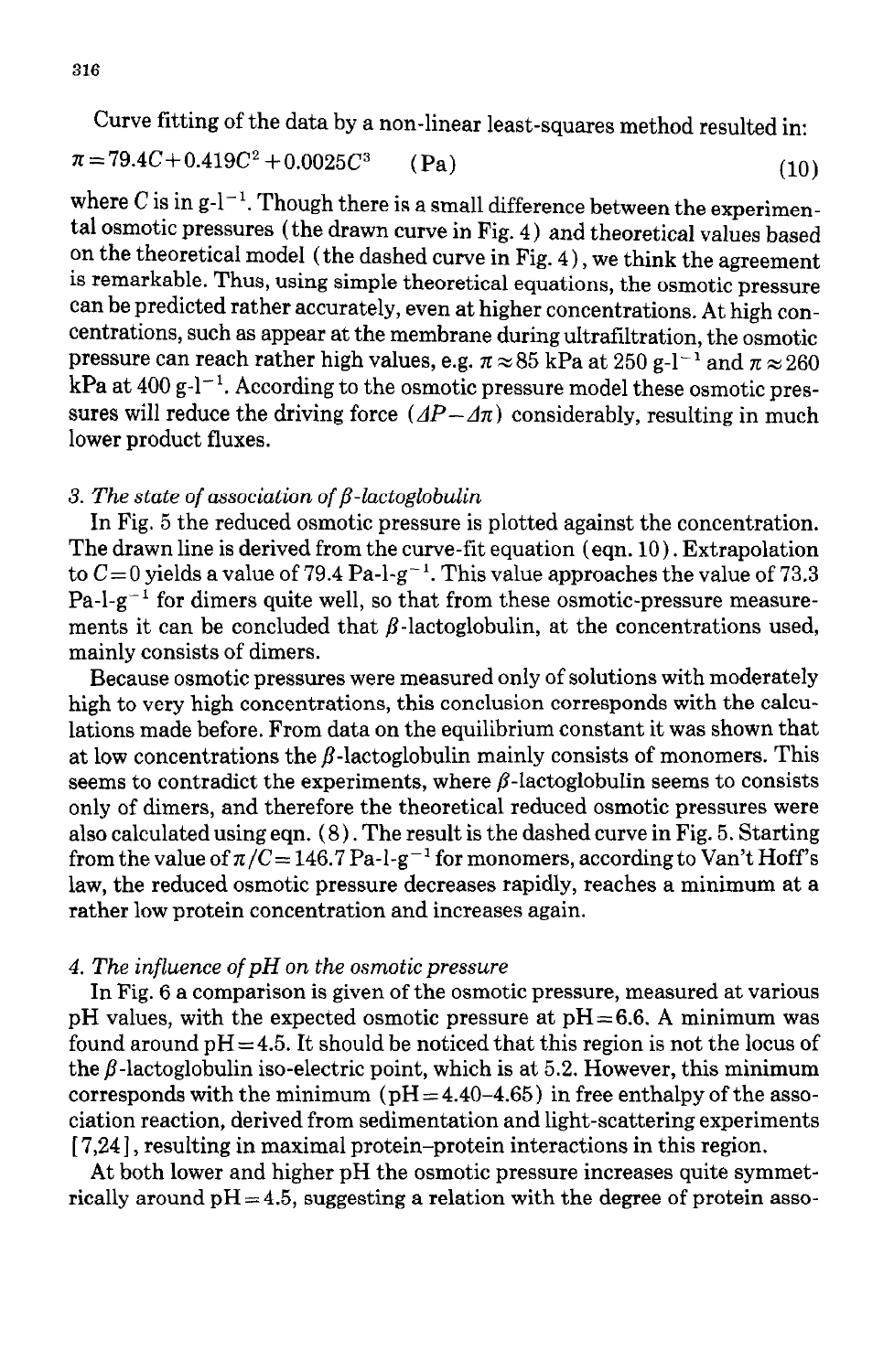

Fig. 5. The reduced osmotic pressure of  $\beta$ -lactoglobulin as a function of concentration (pH=6.6,  $T=323$  K,  $I=0.1$  N). Solid curve: experimental curve, using eqn. (10). Dashed curve: theoretical curve, using eqn.  $(8)$ .



Fig. 6. The osmotic pressure of  $\beta$ -lactoglobulin as a function of pH (concentration= 100 g-l<sup>-1</sup>,  $T=323$  K and  $I=0.1$  N).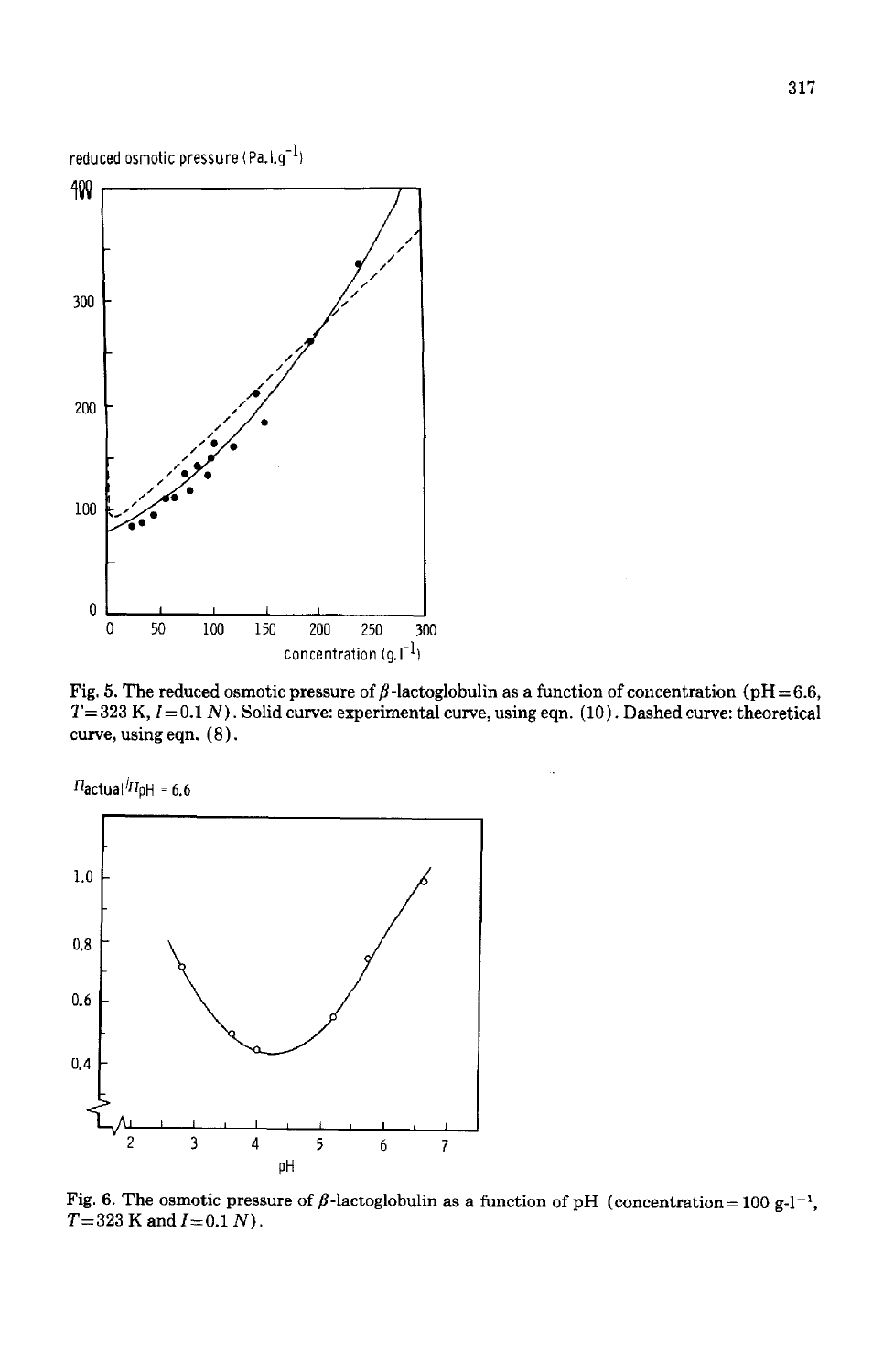ciation. At pH values much higher than  $6.6\,\beta$ -lactoglobulin will readily denature and therefore this high pH region was not investigated.

## **Conclusions**

During ultrafiltration of  $\beta$ -lactoglobulin solutions both protein rejection and osmotic pressure are influenced by the state of association of the protein.

The increasing rejection with the protein concentration appears to be related to the increasing degree of protein association, although not exclusively. Probably other phenomena, such as solute adsorption and pore blocking, also increase the rejection.

The osmotic-pressure data support the data on the association of  $\beta$ -lactoglobulin derived from the literature. Under common process conditions during ultrafiltration of sweet whey  $(T=323 \text{ K}, \text{pH} = 6.6)$ , most of the  $\beta$ -lactoglobulin is present as dimers. During ultrafiltration of acid whey *(T=323* K,  $pH = 4.5$ ) oligomerization probably takes place.

Taking protein association, the excluded volume and Donnan effects into account, the osmotic pressure at various concentrations and process conditions can be predicted rather well.

Especially during ultrafiltration of sweet whey when high concentrations occur at the membrane surface, considerable contributions of the osmotic pressure to limitation of the flux must be expected.

## **Acknowledgements**

We would like to thank Mr. G. Klarenbeek for preparing the  $\beta$ -lactoglobulin samples, Mr. C. Brons for performing the HP-GPC analyses and Ms. Acda, Ms. W. Versiuis and Mr. J. Leenders for performing the numerous additional analyses.

## **List of symbols**

| $B_n^{\vphantom{\dagger}}$ | <i>nth</i> virial coefficient $(l^{n-1}-g^{-n+1})$ |  |  |
|----------------------------|----------------------------------------------------|--|--|
|----------------------------|----------------------------------------------------|--|--|

- C concentration  $(g-l^{-1})$
- *I* ionic strength  $(mol-l^{-1})$
- $J_{\rm v}$  product flux  $(l-m^{-2}\text{-}hr^{-1})$
- $K_{\text{eq}}$  association equilibrium constant (mol-l<sup>-1</sup>)<br>
length (in Table 2) (m)
- $l$  length (in Table 2) (m)<br>  $M$  molecular weight (g-mol
- molecular weight  $(g \text{-} mol^{-1})$
- $N_{\rm av}$  Avogadro's number (mol<sup>-1</sup>)<br>P sombied pressure (Po)
- applied pressure  $(Pa)$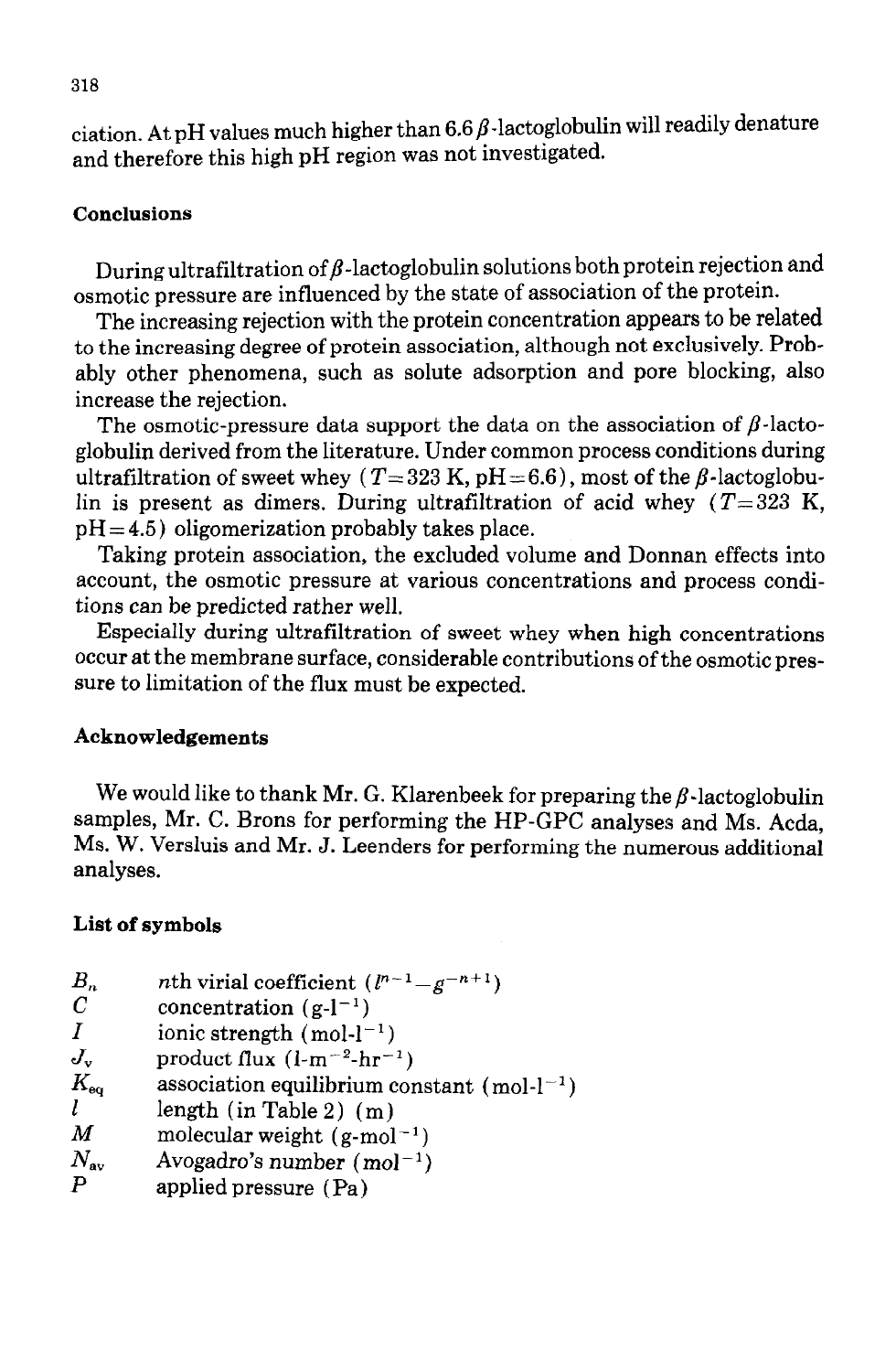- radius (m) r
- $\overline{R}$ rejection  $(-)$
- gas constant  $(J$ -mol<sup>-1</sup>-K<sup>-1</sup>)
- shape-dependent parameter in eqns.  $(4)$  and  $(5)$   $(m)$  $R_{1}$
- shape-dependent parameter in eqns. (4) and (5)  $(m<sup>2</sup>)$  $S_{1}$
- $T$ temperature (K)
- cross-flow velocity  $(m-s^{-1})$ U.
- molecular volume (in Table 2)  $(m^3)$  $v_{\rm m}$
- Z charge number  $(-)$
- osmotic pressure (Pa)  $\pi$

## *Subscripts*

- (bulk) concentrate  $\mathbf{c}$
- D Donnan effect
- P permeate

## *Superscript*

*ev* excluded volume

## **References**

- J.N. de Wit, Functional properties of whey proteins in food systems, Neth. Milk Dairy J., 38(1984) 71-89.
- J.G. Wijmans, S. Nakao and C.A. Smolders, Flux limitation in ultrafiltration: osmotic pressure model and gel layer model, J. Membrane Sci., 20 (1984) 115-128.
- R.L. Goldsmith, Macromolecular ultrafiltration with microporous membranes, Ind. Eng. Chem., Fundam., 10 (1971) 113-120.
- V.L. Vilker, C.K. Colton, K.A. Smith and D.L. Green, The osmotic pressure of concentrated protein and lipoprotein solutions and its significance to ultrafiltration, J. Membrane Sci., 20 (1984) 63-77.
- 5 H.A. McKenzie, in: H.A. McKenzie (Ed.), Milk Proteins, Chemistry and Molecular Biology, Vol. II, Academic Press, New York, NY, 1971.
- 6  $\,$  C. Georges, S. Guinand and J. Tonnelat, Etude thermodynamique de la dissociation de la  $\beta$ lactoglobuline B pour pH superieurs à 5.5, Biochim. Biophys. Acta, 59 (1962) 737-739.
- 7 R. Townend and S.N. Timasheff, The pH dependence of the association of  $\beta$ -lactoglobulin, Arch. Biochem. Biophys., 63 (1956) 482-484.
- 8 J.L. Sarquis and E.T. Adams, Self-association of  $\beta$ -lactoglobulin C in acetate buffers, Biophys. Chem., 4 (1976) 181-190.
- 9 J.L. Sarquis and E.T. Adams, The temperature-dependent self-association of  $\beta$ -lactoglobulin C in glycine buffers, Arch. Biochem. Bioph., 163 (1974) 442-452.
- 10 D.A. Albright and J.W. Williams, A study of the combined sedimentation and chemical equilibrium of  $\beta$ -lactoglobulin in acid solution, Biochemistry, 7 (1968) 67-78.
- 11 S.N. Timasheff and R. Townend, Molecular interactions in  $\beta$ -lactoglobulin. V. The association of the genetic species of  $\beta$ -lactoglobulin below the iso-electric point, J. Amer. Chem. Sot., 83 (1961) 464-476.